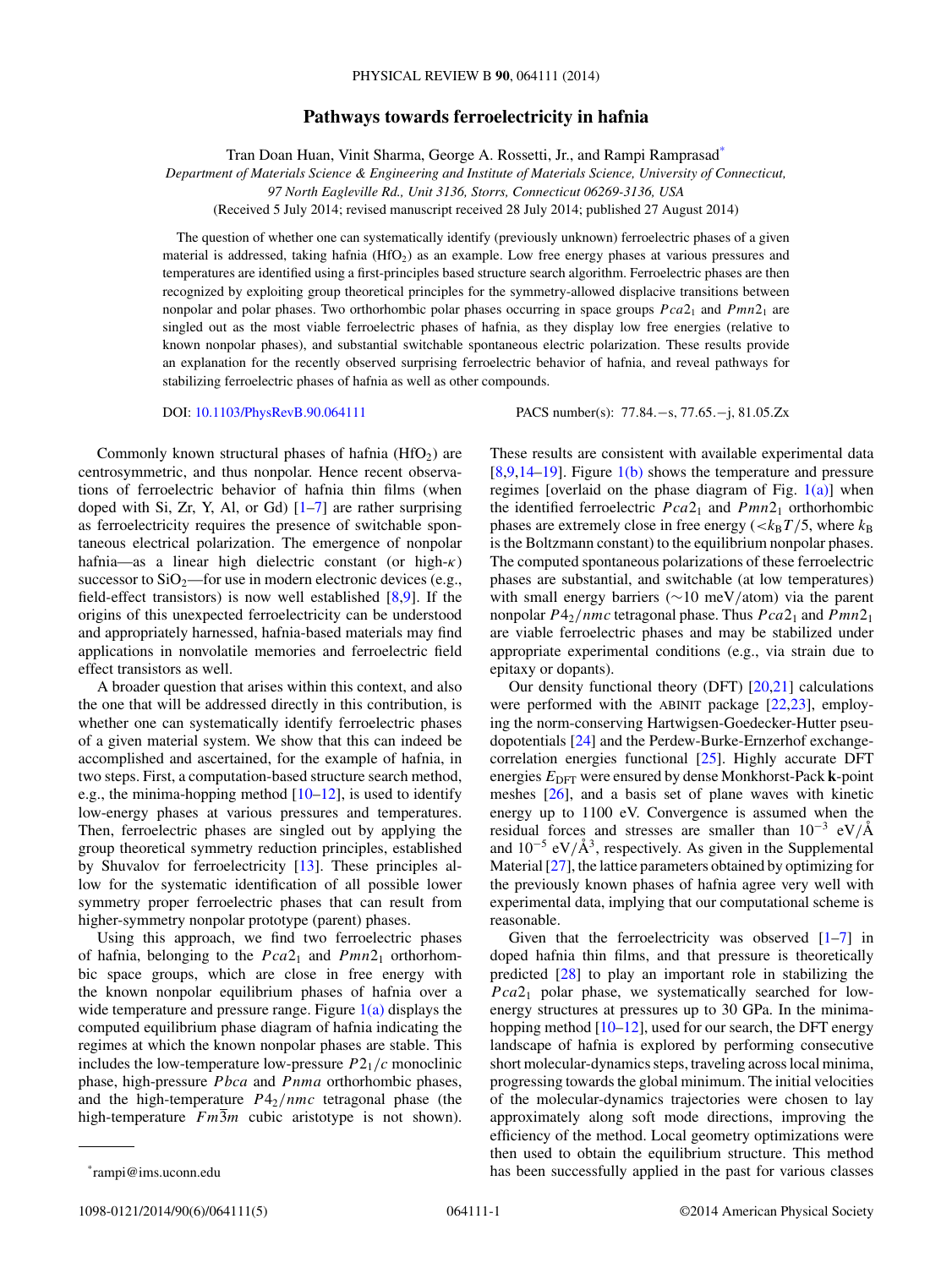<span id="page-1-0"></span>

FIG. 1. (Color online) (a) Computed equilibrium phase diagram of hafnia and (b) regimes in which  $\Delta F(P,T)$ , the free energy difference between  $Pca2_1$  and  $Pmn2_1$  phases, and the equilibrium phases are small, i.e.,  $\Delta F(P,T) < k_B T/5$ .

of crystalline materials, including inorganic [\[29–31\]](#page-4-0) and organometallic [\[32\]](#page-4-0) compounds.

The structure search procedure led to a large number of possible hafnia phases. The eleven lowest-energy cases included six nonpolar and five polar phases. The six nonpolar phases were the previously known *P*21*/c* monoclinic, *P*42*/nmc* tetragonal, *Pbca* and *Pnma* orthorhombic, and *Fm*3*m* cubic phases, as well as the recently predicted  $P2_1/m$ monoclinic phase [\[33\]](#page-4-0); the five polar phases were the *Pca*21 and *Pmn*21 orthorhombic, *Pm* and *Cc* monoclinic, and the *P*1 triclinic phases. Phonon band structure calculations, performed at zero temperature and various finite pressures up to 30 GPa using the linear response method [\[34,35\]](#page-4-0), reveal that with the two exceptions of  $Fm3m$  and  $P21/m$ , the remaining structures are dynamically stable across the entire pressure range. The high-temperature *Fm*3*m* cubic structure is dynamically unstable within the whole pressure range examined, and the  $P2_1/m$  structure is dynamically stable only below 15 GPa. Above this pressure, the *P*21*/m* structure collapses to the *P*42*/nmc* tetragonal structure (as ascertained by following the unstable phonon modes). More detailed crystallographic information, simulated x-ray diffraction patterns, and phonon frequency spectra of the examined structures are given in the Supplemental Material [\[27\]](#page-4-0).

From the calculated phonon band structures, free energies *F* were computed within the harmonic approximation for the dynamically stable structures. These are shown in Fig. 2 for four different temperatures across the entire pressure range considered. As established previously [\[15,16,18,19\]](#page-4-0), we found that the *P*21*/c*, *Pcba*, and *Pnma* phases are thermodynamically stable below 10 GPa, between 10 GPa and 20 GPa, and above 20 GPa, respectively. Consistent with a recent experimental report [\[36\]](#page-4-0), our additional calculations reveal that up to 100 GPa, the *Pnma* structure remains the most stable phase of hafnia. The stabilization of the *P*42*/nmc* tetragonal phase is also confirmed in our work. Starting from 1800 K and 10 GPa, this phase is stable relative to the *P*21*/c* monoclinic and the *Pcba* orthorhombic phases. At ambient pressures, we predict that hafnia transforms from the *P*21*/c* phase to the  $P4_2/nmc$  phase at  $T_c \simeq 2200$  K, consistent with experiments  $[18,37]$ . The phase diagram  $1(a)$ , which was constructed from the calculated *F*, summarizes these findings.



FIG. 2. (Color online) Free energies  $F$  calculated at  $T = 0$  K,  $T = 300$  K,  $T = 1800$  K, and  $T = 2200$  K for the identified low-energy phases of hafnia and shown as functions of pressure *P*. Data is given by symbols while curves are guides to the eye. Data corresponding to the *Pm*, *Cc*, and *P*1 phases are not shown as they are energetically unfavorable by roughly 250 meV*/*atom compared with the other phases.

Next, we consider the predicted non-centrosymmetric hafnia phases, i.e., phases whose point groups do not contain an inversion operation. We note that of the five cases identified, the two orthorhombic phases  $Pca2_1$  and  $Pmn2_1$ are energetically competing with the equilibrium phases, while the *Pm*, *Cc*, and *P*1 phases are unfavorable by roughly 250 meV*/*atom compared to the other phases. Figure 1(b) identifies the temperature and pressure regimes at which the  $Pca2_1$  and  $Pmn2_1$  phases are extremely close in free energy  $( $k_B T/5$ )$  to the corresponding equilibrium phases. Indeed, the *Pca*2<sub>1</sub> orthorhombic phase has been observed in zirconia doped with Mg, Ca, and Y [\[38–41\]](#page-4-0) and recently suggested [\[28,42\]](#page-4-0) to be a low-energy polar phase of both hafnia and zirconia. The other four phases, i.e., *Pmn*21, *Pm*, *Cc*, and *P*1, are identified in this work.

According to Shuvalov [\[13\]](#page-4-0), the point symmetry *mm*2 displayed by  $Pca2_1$  and  $Pmn2_1$  phases, the point symmetry *m* displayed by *Pm* and *Cc* phases, and the point symmetry 1 displayed by *P*1 phase, are three ferroelectric subgroups of the 4*/mmm* tetragonal point group. In fact, the symmetry requirements placed on ferroelectric phases that can result from a parent nonpolar phase through distortions are quite definitive. For instance, starting from a tetragonal prototype phase with point symmetry 4*/mmm*, ferroelectric orthorhombic phases of only two types with point symmetry *mm*2 (each of them accompanied by a definite polar axis) are possible. These principles suggest that the  $P4_2/nmc$ tetragonal phase of hafnia is the parent nonpolar phase for all identified polar phases. Indeed, we found that all five noncentrosymmetric structures considered herein can be obtained by distorting the *P*42*/nmc* tetragonal structure appropriately. Two most interesting cases, the  $Pca2_1$  and  $Pmn2_1$  orthorhombic structures, can be obtained by distorting the  $P4_2/nmc$ tetragonal structure along its [110] and [100] directions, respectively.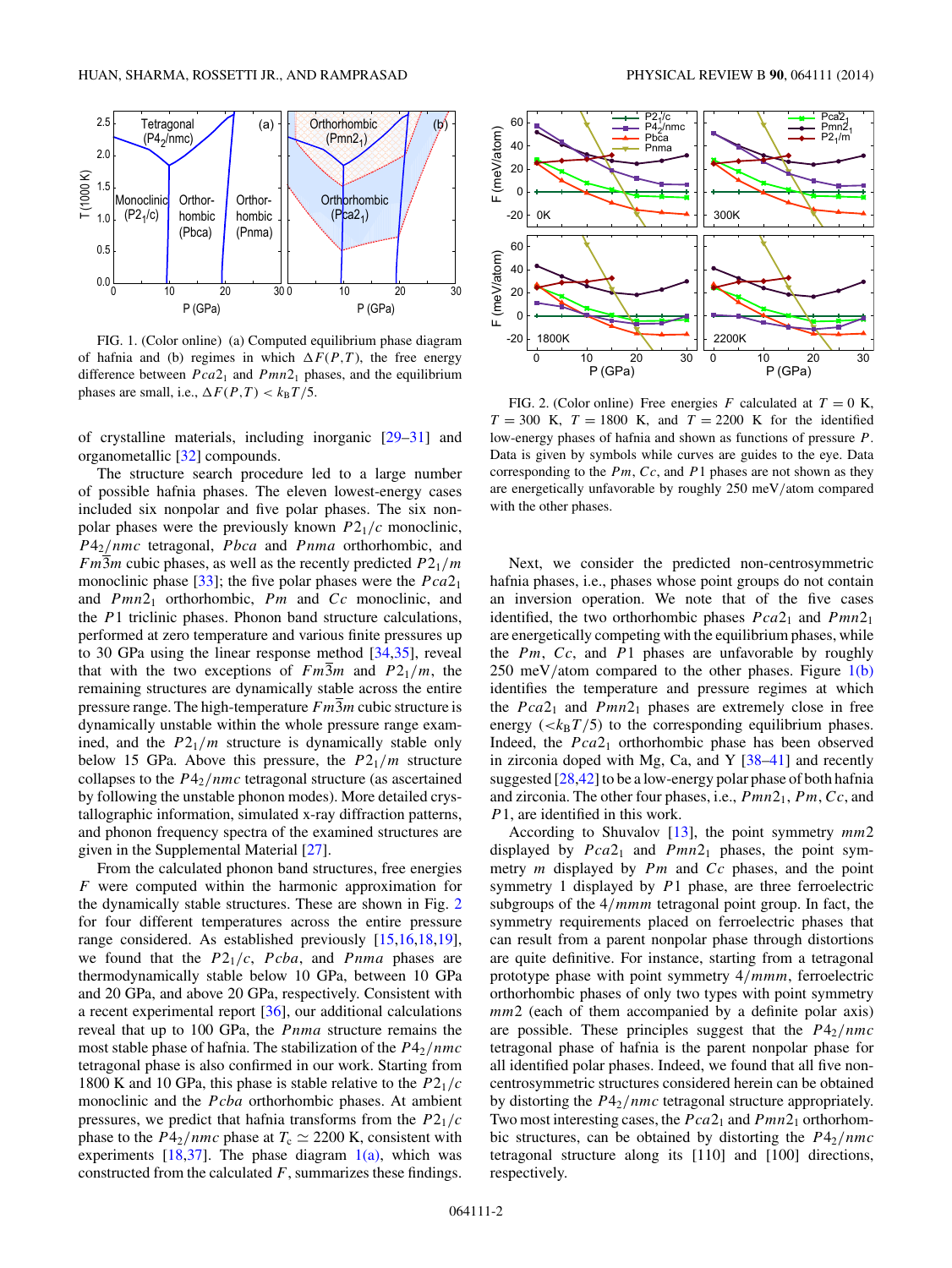<span id="page-2-0"></span>

FIG. 3. (Color online) Symmetry-reduction flowchart of lowenergy phases of hafnia, starting from the  $m\overline{3}m$  cubic point symmetry. These phases, labeled by space group symbols, are categorized into two branches, the nonpolar branch ending at the 2*/m* point symmetry on the left and the polar branch leading to the 1 point symmetry on the right. Dark yellow and red spheres represent hafnium and oxygen atoms, respectively, while green spheres locate the center of symmetry of those which are centrosymmetric.

In order to better appreciate our findings within the context of Shuvalov's symmetry-reduction principles, we show in Fig. 3 all the predicted low-energy phases of hafnia identified by our structure-search scheme, classified in terms of their symmetry. The right branch of Fig. 3 shows the five identified polar phases (grouped in terms of their point symmetries) emerging from the prototype  $P4_2/nmc$  tetragonal phase. For completeness, we also display the nonpolar phases on the left branch of Fig. 3. The highest symmetry phase at the top of the figure is the  $Fm\overline{3}m$  cubic phase. Successive symmetry reduction leads to the *P*42*/nmc* tetragonal phase, the high-pressure *Pcba* and *Pnma* orthorhombic phases, and, finally, the ground-state  $P2_1/c$  monoclinic phase and the recently predicted  $P2_1/m$  monoclinic phase [\[33\]](#page-4-0).

We now consider just the polar  $Pca2_1$  and  $Pmn2_1$  orthorhombic phases, and investigate the magnitude and switchability of the polarization. Taking the  $P4_2/nmc$  tetragonal phase as the reference, the spontaneous polarization was computed (through the evaluation of the Berry phase at  $T = 0$  K [\[43,44\]](#page-4-0)) to be  $P_{Pca2_1} = 52 \mu C/cm^2$  and  $P_{Pmn2_1} =$ 56  $\mu$ C/cm<sup>2</sup> pointing along the [001] and [100] directions, respectively (the [001] direction of the  $Pca2<sub>1</sub>$  phase corresponds to the [110] direction of the prototype  $P4_2/nmc$  phase). Our calculated spontaneous polarization is in good agreement with experimentally measured values of remanent and saturation polarization (which fall within  $20-50 \mu C/cm^2$  [\[1–7\]](#page-3-0)), as well as with recent computations for the  $Pca2<sub>1</sub>$  phase of hafnia [\[28,42\]](#page-4-0).

The spontaneous polarization of the  $Pca2_1$  and  $Pmn2_1$ phases are switchable with small energy barriers for 180<sup>°</sup> switching. For each of these phases, there are two topologically equivalent variants with opposite polarization, referred to as "up" and "down" states. These variants can be obtained by deforming the prototype *P*42*/nmc* structure along two opposite directions (see Fig. 4 for an illustration). We parametrized the continuous deformation from the up to the down states by *λ*, a parameter scaled to range from −1 to 1. The minimum (DFT) energy pathways describing the deformation leading to the *Pca*21 and *Pmn*21 phases, calculated using the generalized solid-state nudged elastic band method [\[45\]](#page-4-0), are shown in Fig. 4. As expected, these pathways go through the  $P4<sub>2</sub>/nmc$ tetragonal phase at their centers ( $\lambda = 0$ ) before reaching the opposite polarization state. The curvatures of the calculated pathways at  $\lambda = 0$  are very small, indicating that although the tetragonal phase is dynamically stable, it corresponds to a very shallow minimum of the energy landscape (the corresponding phonon soft modes can be observed in the Supplemental Material [\[27\]](#page-4-0)). Experimentally, the transition from *P*42*/nmc*



FIG. 4. (Color online) Minimum (DFT) energy pathways from the "up" state ( $\lambda = -1$ ) to the "down" state ( $\lambda = 1$ ) of two polar phases, *Pca*<sup>2</sup><sub>1</sub> on the left panel and *Pmn*<sup>2</sup><sub>1</sub> on the right panel. Illustrations for the structural arrangements along the pathways are given, using dark yellow and red spheres for hafnium and oxygen atoms, respectively. Long blue arrows indicate the deformation directions along the pathways, while short red arrows represent the polarizations of the proposed polar phases. The polarization of the reference phase (*P*42*/nmc*) is zero.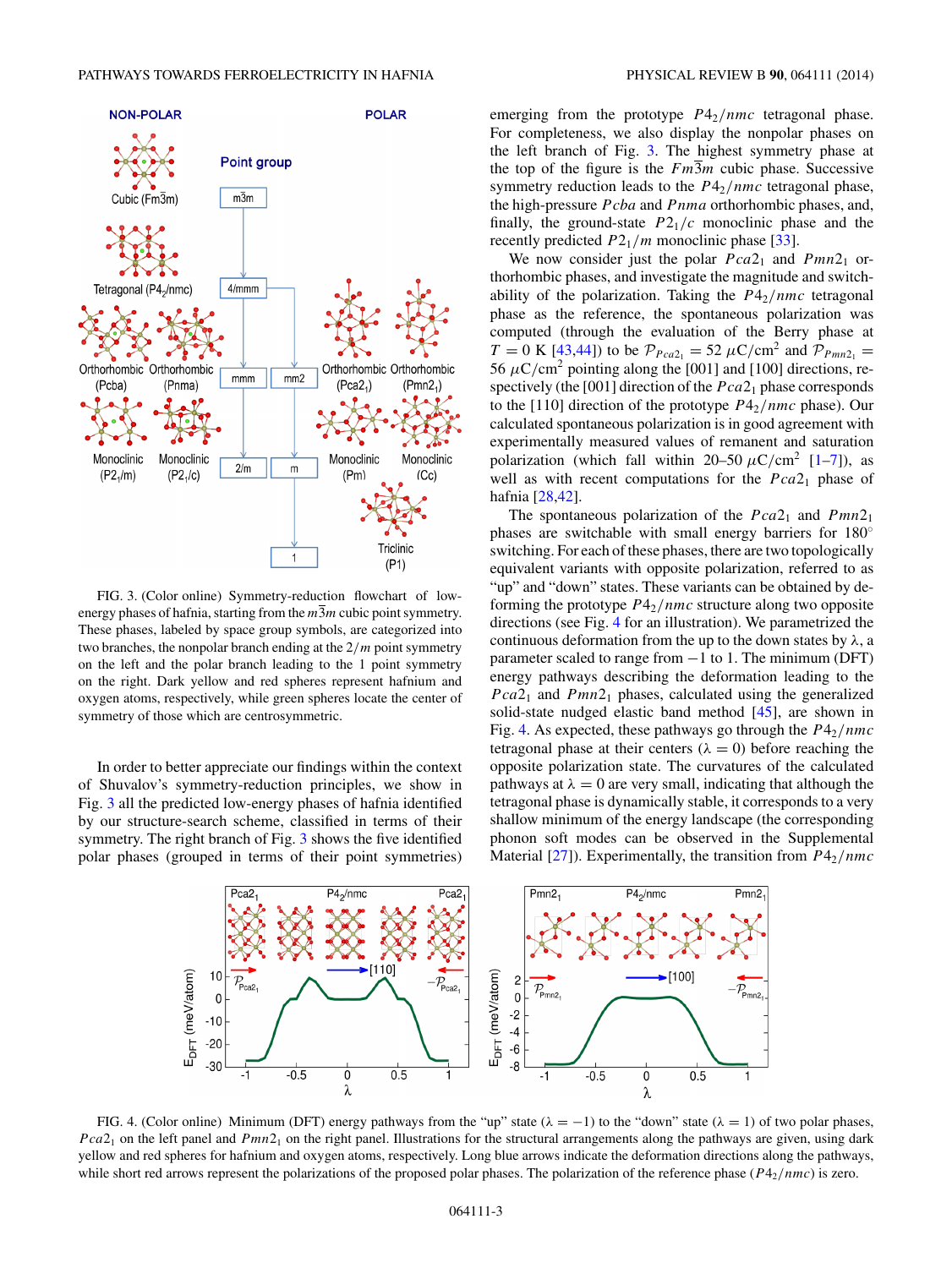<span id="page-3-0"></span>

FIG. 5. (Color online) Possible pathways which might describe the formation process of hafnia polar phases. First, the  $P4_2/nmc$ tetragonal phase is stabilized at suitable temperature and/or pressure. Next, this phase may be driven into a polar phase in the subsequent polarizing step. Finally, the polar phase may be quenched to lower temperatures and pressures.

to *Pca*21, hypothesized to be a polar phase of hafnia, was conjectured in Ref. [6].

Moreover, the transitions from the *P*42*/nmc* phase to the *Pca*2<sub>1</sub> and *Pmn*<sup>2</sup><sub>1</sub> phases are also allowed by thermodynamic considerations. In particular, the energy barriers separating the up and the down states of the *Pca*21 and *Pmn*21 phases at  $P = 0$  GPa are estimated to be 40 meV/atom and 8 meV*/*atom, respectively. Between the *P*42*/nmc* phase and these two ferroelectric phases, the energy barriers are smaller, i.e., 6 meV/atom for the  $Pca2<sub>1</sub>$  phase and less than 1 meV*/*atom for the *Pmn*21 phase. For zirconia, the structural phase transition from  $P4_2/nmc$  to  $Pca2_1$  under hydrostatic pressures has experimentally been observed [\[40\]](#page-4-0).

The present findings provide a rationale for the observed ferroelectricity in hafnia under suitable conditions. Figure [4](#page-2-0)

- [1] T. S. Böscke, J. Müller, D. Bräuhaus, U. Schröder, and U. Böttger, [Appl. Phys. Lett.](http://dx.doi.org/10.1063/1.3634052) **[99](http://dx.doi.org/10.1063/1.3634052)**, [102903](http://dx.doi.org/10.1063/1.3634052) [\(2011\)](http://dx.doi.org/10.1063/1.3634052).
- [2] T. S. Böscke, S. Teichert, D. Bräuhaus, J. Müller, U. Schröder, U. Böttger, and T. Mikolajick, [Appl. Phys. Lett.](http://dx.doi.org/10.1063/1.3636434) [99](http://dx.doi.org/10.1063/1.3636434), [112904](http://dx.doi.org/10.1063/1.3636434) [\(2011\)](http://dx.doi.org/10.1063/1.3636434).
- [3] S. Mueller, J. Mueller, A. Singh, S. Riedel, J. Sundqvist, U. Schroeder, and T. Mikolajick, [Adv. Funct. Mater.](http://dx.doi.org/10.1002/adfm.201103119) **[22](http://dx.doi.org/10.1002/adfm.201103119)**, [2412](http://dx.doi.org/10.1002/adfm.201103119) [\(2012\)](http://dx.doi.org/10.1002/adfm.201103119).
- [4] J. Müller, T. S. Böscke, U. Schröder, S. Mueller, D. Bräuhaus, U. Böttger, L. Frey, and T. Mikolajick, [Nano Lett.](http://dx.doi.org/10.1021/nl302049k) [12](http://dx.doi.org/10.1021/nl302049k), [4318](http://dx.doi.org/10.1021/nl302049k) [\(2012\)](http://dx.doi.org/10.1021/nl302049k).
- [5] S. Mueller, C. Adelmann, A. Singh, A. Van Elshocht, U. Schroeder, and T. Mikolajick, [ECS J. Solid State Sci. Technol.](http://dx.doi.org/10.1149/2.002301jss) **[1](http://dx.doi.org/10.1149/2.002301jss)**, [N123](http://dx.doi.org/10.1149/2.002301jss) [\(2012\)](http://dx.doi.org/10.1149/2.002301jss).

suggests that while *en route* to the polar phases ( $Pca2<sub>1</sub>$  and *Pmn*21) of hafnia, the *P*42*/nmc* tetragonal phase has to be stabilized. We note in particular that the  $P4_2/nmc$  phase may be stabilized by some suitable combination of stress and/or internal/external electric field, e.g., by chemical doping or by fabrication of strain-engineered thin film structures [9[,46\]](#page-4-0). In Fig. 5 we tentatively sketch possible pathways which may enable the formation of polar phases even in pure hafnia. These pathways include several processes. First, the *P*42*/nmc* tetragonal phase may be stabilized under suitable conditions, e.g.,  $T \simeq 2200$  K at ambient pressure or  $T \simeq 1800$  K at  $P \simeq 10$  GPa. Next, perturbations, e.g., via an electric field, could drive the *P*42*/nmc* phase to a ferroelectric phase, either *Pca*<sup>2</sup><sub>1</sub> or *Pmn*<sup>2</sup><sub>1</sub>. Finally, samples may be quenched to lower temperatures and pressures, preserving the obtained polar phases.

In summary, we have systematically identified possible ferroelectric phases of hafnia from first principles by combining a low-energy structure prediction method and symmetry reduction principles established for ferroelectric phase transitions. Two of the identified orthorhombic polar phases, which belong to the  $Pca2_1$  and  $Pmn2_1$  space groups, are found to be extremely close in free energy to the equilibrium nonpolar phases over a wide temperature and pressure window. Both polar phases can be obtained by distorting the wellknown prototype nonpolar *P*42*/nmc* tetragonal structure of hafnia. The calculated spontaneous polarization is substantial and switchable (with low-energy barriers), implying that the *Pca*21 and *Pmn*21 phases may provide an explanation for the recent observation of the ferroelectricity in doped hafnia films. The scheme presented here can, in principle, be used to systematically identify pathways towards ferroelectricity in other compounds as well.

The authors thank Jacob Jones for drawing their attention to this problem and for subsequent stimulating discussions. The authors also thank S. Goedecker and M. Amsler for making the minima-hopping code available. The x-ray diffraction patterns of the examined phases were simulated by FULLPROF [\[47\]](#page-4-0), while their space groups were determined by FINDSYM [\[48\]](#page-4-0). Some figures in this work were rendered with VESTA [\[49\]](#page-4-0).

- [6] T. S. Böscke, J. Müller, D. Bräuhaus, U. Schröder, and U. Böttger, in Proceedings of the 2011 IEEE International Elec*tron Devices Meeting (IEDM)* (IEEE, Washington, DC, 2011), pp. 24.5.1–24.5.4.
- [7] P. D. Lomenzo, P. Zhao, Q. Takmeel, S. Moghaddam, T. Nishida, M. Nelson, C. M. Fancher, E. D. Grimley, X. Sang, J. M. LeBeau, and J. L. Jones, [J. Vac. Sci. Technol. B](http://dx.doi.org/10.1116/1.4873323) **[32](http://dx.doi.org/10.1116/1.4873323)**, [03D123](http://dx.doi.org/10.1116/1.4873323) [\(2014\)](http://dx.doi.org/10.1116/1.4873323).
- [8] G. D. Wilk, R. M. Wallace, and J. M. Anthony, [J. Appl. Phys.](http://dx.doi.org/10.1063/1.371888) **[87](http://dx.doi.org/10.1063/1.371888)**, [484](http://dx.doi.org/10.1063/1.371888) [\(2000\)](http://dx.doi.org/10.1063/1.371888).
- [9] H. Zhu, C. Tang, L. Fonseca, and R. Ramprasad, [J. Mater. Sci.](http://dx.doi.org/10.1007/s10853-012-6568-y) **[47](http://dx.doi.org/10.1007/s10853-012-6568-y)**, [7399](http://dx.doi.org/10.1007/s10853-012-6568-y) [\(2012\)](http://dx.doi.org/10.1007/s10853-012-6568-y).
- [10] S. Goedecker, [J. Chem. Phys.](http://dx.doi.org/10.1063/1.1724816) **[120](http://dx.doi.org/10.1063/1.1724816)**, [9911](http://dx.doi.org/10.1063/1.1724816) [\(2004\)](http://dx.doi.org/10.1063/1.1724816).
- [11] M. Amsler and S. Goedecker, [J. Chem. Phys.](http://dx.doi.org/10.1063/1.3512900) **[133](http://dx.doi.org/10.1063/1.3512900)**, [224104](http://dx.doi.org/10.1063/1.3512900) [\(2010\)](http://dx.doi.org/10.1063/1.3512900).